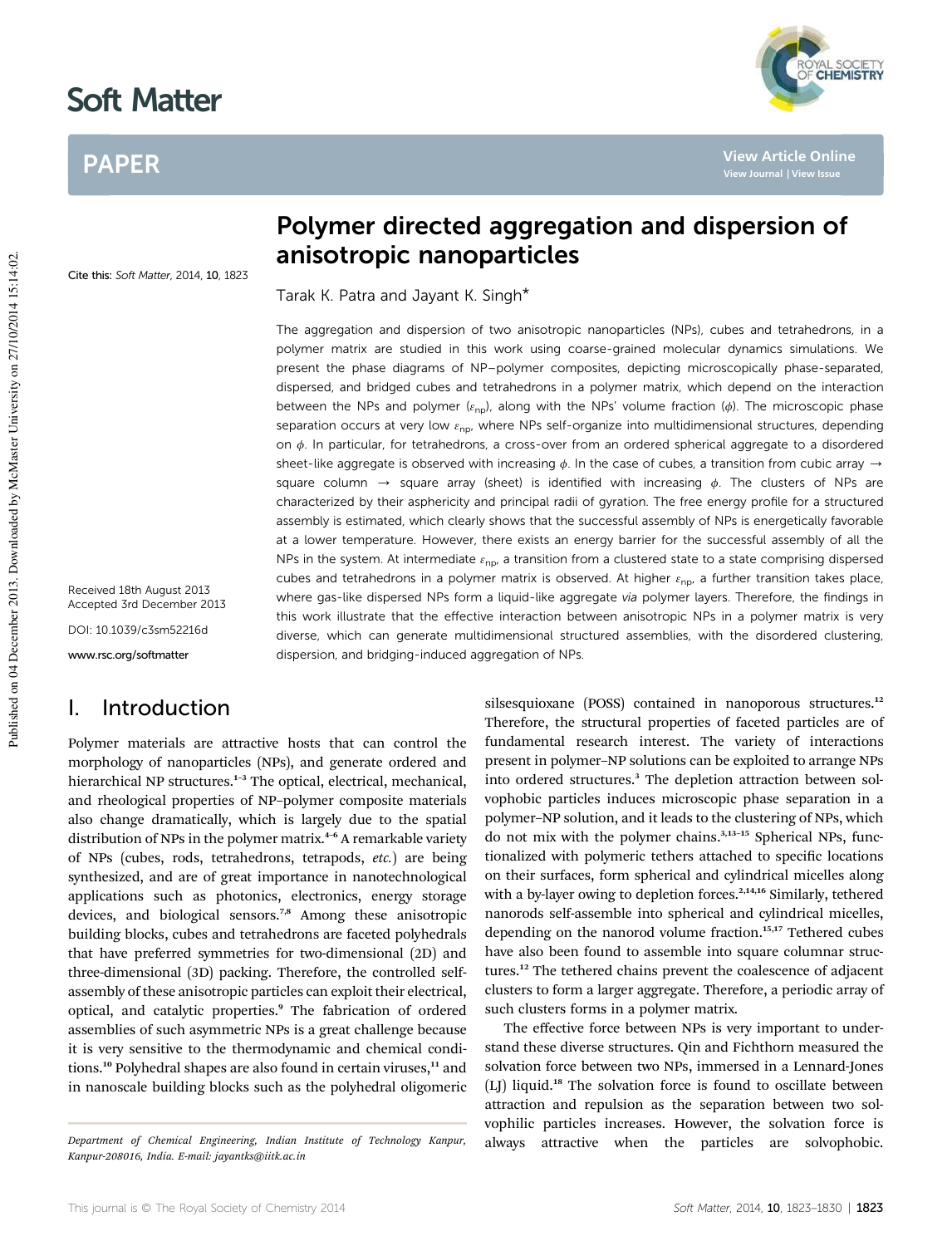Furthermore, the force between NPs has been found to depend on the adsorption of polymer on their surfaces,<sup>19</sup> polymer chain length,<sup>20</sup> and NP-polymer interaction strength,<sup>22-24</sup> which was also shown in our recent work.<sup>21</sup> Further, we observed that, at low NP–polymer interaction strengths, the effective interaction between NPs is very strong, leading to the clustering of spherical NPs. At intermediate NP–polymer interaction strengths, a very weak effective interaction between NPs leads to their dispersion. However, at a high NP–polymer interaction strength, the range of the effective interaction between NPs increases, allowing the bridging of NPs *via* polymer layers. In another study, Meng *et al.* showed that a cluster of spherical NPs in a polymer melt forms an apparently face-centered cubic (fcc) structure, and there is no self-assembly of NPs, whereas the cluster appears to be liquidlike in a monomer melt.<sup>25</sup> In contrast, the clustering of icosahedrons in a polymer melt is due to the self-organization of NPs.<sup>26</sup> Moreover, non-spherical particles such as hard tetrahedrons can pack more densely than spheres because of their preference for face-to-face alignment.<sup>27,28</sup> Tetrahedrons with truncated corners, on the other hand, are found not to align faceto-face, but form 2D sheets and one-dimensional (1D) chain structures because of the combination of electrostatic interaction and hydrophobic attraction between them.<sup>29</sup> Isotropic particles prefer to adopt a very compact packing such as an fcc or a hexagonal close pack (hcp) structure over a simple cube (sc) because they are energetically favorable, and the packing density is very low for sc. However, for cubic particles, it has been shown that the sc arrangement is more favorable energetically, as seen for iron oxide nanocubes, which prefer a face-to-face alignment with a 2D square lattice on a substrate <sup>30</sup> and an sc arrangement in bulk.<sup>31</sup> In addition, dipolar nanocubes self-assemble into a straight string and ring (1D).<sup>32</sup> Therefore, it is very important to understand the alignment and packing of such asymmetric particles, particularly when the particles assemble in a solution.

Apart from microscopic phase separation, at intermediate polymer–NP attraction strengths, the NPs disperse in the polymer matrix. The transition from the aggregate state to the dispersed state for spherical NPs is projected to be a first-order fluid-solid type transition.<sup>25</sup> On the other hand, this is not observed in the case of icosahedrons.<sup>26</sup> At higher interaction strengths, the bridging of NPs *via* polymer layers prevents their dispersion, which significantly affects the transport properties.<sup>21,23,33,34</sup> Though numerous studies have been done on NPpolymer systems, the clustering and phase transition of NPs in a polymer matrix are still poorly understood, and the following questions are very relevant. How does the self-assembly depend on the shape of the NPs? How are the ordered/disordered structures modified with an increase in the volume fraction of NPs? Is there any critical size for an NP cluster, beyond which the ordering breaks? Further, is the growth of the cluster always isotopic? Is 1D or 2D growth possible? What is the mechanism for the alignment of faceted particles in a polymer solution? Our motivation, in this work, is to address some of the above questions by considering tetrahedrons and cubes in a polymer melt using molecular dynamics (MD) simulations. We investigate self-assembled NPs' structures and their stability in relation to the depletion interaction at a weak NP–polymer interaction strength. Further, we study the dispersion and bridging of cubes and tetrahedrons at intermediate and higher NP–polymer interaction strengths, respectively. Finally, we present phase diagrams that summarize all the possible transitions in cube–polymer and tetrahedron–polymer systems.

The rest of this paper is organized as follows: models of the cube, tetrahedron, and polymer are presented in Section II. In addition, the simulation methodology is presented in Section II. In Section III, we discuss the results for both cube–polymer and tetrahedron–polymer systems. Finally, the conclusions are described in Section IV.

### II. Model and method

The polymer is modeled as a linear chain of beads that are chemically identical. The beads interact through the Lennard-Jones (LJ) potential of the form

$$
V(r) = 4\varepsilon \left[ \left( \frac{r}{\sigma} \right)^{12} - \left( \frac{r}{\sigma} \right)^6 \right] - V(r_c) \tag{1}
$$

where  $\epsilon$  and  $\sigma$  are the characteristic energy and length scale, respectively. All calculations are performed in reduced units, where  $\varepsilon$ ,  $\sigma$ , and *m* are the characteristic energy, length, and mass parameters, respectively. The cut-off distances ( $r_c$ ) are considered to be  $2 \times 2^{1/6}\sigma$ . In addition, the pairs of adjacent beads in all the chains are connected through the finitely extensible nonlinear elastic (FENE) potential,<sup>35</sup>

$$
V_{\text{FENE}} = -0.5kR_0^2 \ln \left[ 1 - \left(\frac{r}{R_0}\right)^2 \right]
$$
 (2)

where  $R_0 = 1.5\sigma$  (finite extensibility) and  $k = 30\varepsilon/\sigma^2$  (spring constant).  $V_{\text{FENE}} = \infty$  when  $r \ge R_0$ .

We use a coarse-grained model to represent the NPs. One NP contains several coarse-grained beads frozen on its surface. These beads are placed on triangular lattice sites to create tetrahedron-shaped NPs, and on square lattice sites to create cubic NPs.<sup>36</sup> Schematic representations of the model NPs are shown in Fig. 1. The size and mass of each bead are represented by  $\sigma$  and  $m$ , respectively, which are identical to those of a polymer chain bead. A tetrahedron of edge length  $5\sigma$  consists of 34 beads, and a cube of edge length  $5\sigma$  consists of 98 beads. Any pair of beads from two different NPs interacts through the Weeks– Chandler–Andersen (WCA) potential, *i.e.*, eqn (1) with  $r_c = 2^{1/6} \sigma$ 



Fig. 1 The model NPs studied in this work. The NPs consist of coarsegrained beads on the outer surface of the particles. The cube consists of 98 beads, and the tetrahedron consists of 34 beads.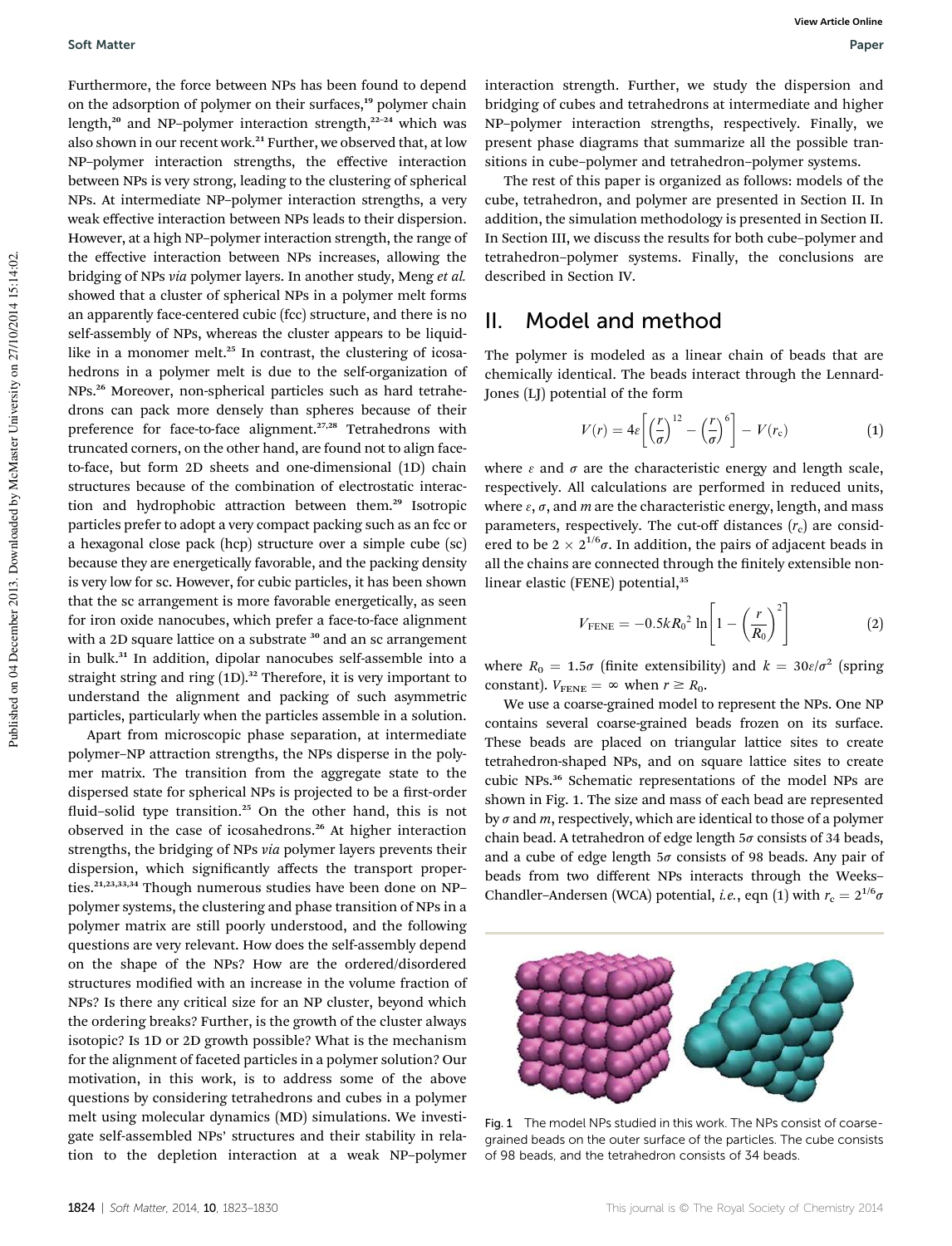and interaction strength  $\varepsilon_{nn} = \varepsilon$ . The beads in the same NP do not interact. The interaction between a bead of a NP and a monomer unit of a chain is attractive in nature and represented by eqn (1), with  $r_c = 2.5\sigma$ , and the strength of the interaction is  $\varepsilon_{\rm np}$ . A polymer chain consists of 30 beads, and a total of 800 polymer chains are considered. Keeping the number of polymer chains unchanged, the number of NPs is varied from 8 to 100 to change the NPs' volume fraction. The temperature and pressure are reduced as  $T^* = T k_B / \varepsilon$  and  $P^* = P \sigma^3 / \varepsilon$ , respectively. Here,  $k_B$  is the Boltzmann's constant. The system is periodic in all three directions. The equations of motions are integrated using the velocity Verlet algorithm, $^{37}$  with time step  $\Delta t = 0.001\tau.$  Here,  $\tau = (\varepsilon/m\sigma^2)^{1/2}$ is the unit of time. At each time step, frozen subunits of a NP move together as a rigid body.<sup>38</sup> Initially, the MD simulations are performed in the isothermal-isobaric (NPT) ensemble at  $P^* = 0.0$ and  $T^* = 1.0$  for  $10^8$  time steps, which generate an equilibrium configuration for the system. The temperature and pressure are maintained by using a Nose–Hoover thermostat and barostat, respectively. Zero pressure is chosen to match the experimentally used atmospheric conditions.<sup>22,24,39,40</sup> The equilibrium simulations are long enough to allow each of the polymer chains to move a distance that is at least twice its radius of gyration.<sup>41</sup> The system is then simulated in the canonical (NVT) ensemble for a production run for another  $10^8$  time steps. The simulations are performed using LAMMPS (Large-scale Atomic/Molecular Massively Parallel Simulator).<sup>42</sup>

### III. Results and discussion

The spatial distribution of NPs in a polymer matrix largely depends on the polymer–NP interaction, which is being explored in this study using various interfacial strengths,  $\varepsilon_{\text{np}}$ . Here, we present the results in two different subsections. In Section A, the self-assembly of NPs at weak interaction strengths is discussed, and the dispersion and bridging of NPs, which are observed at intermediate and high interaction strengths, respectively, are presented in Section B.

### A. Self-assembly

The NPs are seen to self-assemble when the NP–polymer interaction strength  $\varepsilon_{np} = 0.1$ . At this weak interaction, the NPs and polymer microscopically phase separate because of the so-called entropic depletion interaction.<sup>43,44</sup> Fig. 2 shows the NP-NP radial distribution function (RDF) at  $\varepsilon_{\rm np} = 0.1$ , which is defined as

$$
g(r) = \frac{\langle N(r, r + \Delta r) \rangle}{\rho^* 4\pi r^2 \Delta r}.
$$
 (3)

Here,  $\langle N(r, r + \Delta r) \rangle$  is the average number of particles in a spherical shell between distances  $r$  and  $r + \Delta r$  from the center of mass (CM) of a particle. RDF represents the ratio of the average particle density in a shell of width  $\Delta r$  at a distance  $r$  from the CM of a particle to the bulk density  $(\rho^*)$  of the NPs in a given system. Fig. 2a presents the RDFs at different volume fractions for the case of tetrahedrons. The RDFs for volume fraction  $\phi =$ 0.010 and  $\phi = 0.019$  correspond to sphere-like aggregations, and the RDF for  $\phi = 0.024$  corresponds to a sheet-like



Fig. 2 The NP–NP RDF  $(g(r))$ . (a) corresponds to tetrahedrons, and (b) corresponds to cubes.



Fig. 3 MD snapshots of the assembled structures of tetrahedrons in a polymer melt. Assemblies of 20, 40 and 60 tetrahedrons are represented in a, b and c respectively. a, b and c correspond to volume fraction  $\phi = 0.010$ ,  $\phi = 0.019$ , and  $\phi = 0.024$ , respectively.

aggregation. The corresponding MD snapshots are shown in Fig. 3a-c, respectively. The first non-zero value of RDF is found at approximately  $r = 2.8\sigma$ , which is the distance between the CMs of two particles when they are in face-to-face contact. As the particles' volume fraction increases, the position of the first peak shifts toward the right, which indicates an increase in the inter-particle separation distance. At  $\phi = 0.024$ , the peak height also decreases significantly, which suggests a decrease in the local particle density, where the aggregate becomes a sheet-like structure, as seen in Fig. 3c. Therefore, at this volume fraction, there is a cross-over from a 3D sphere-like aggregate to a 2D sheet-like aggregate. In the sheet-like aggregate, the tetrahedrons are not aligned face-to-face, and it is amorphous in nature. However, cubes are aligned face-to-face and ordered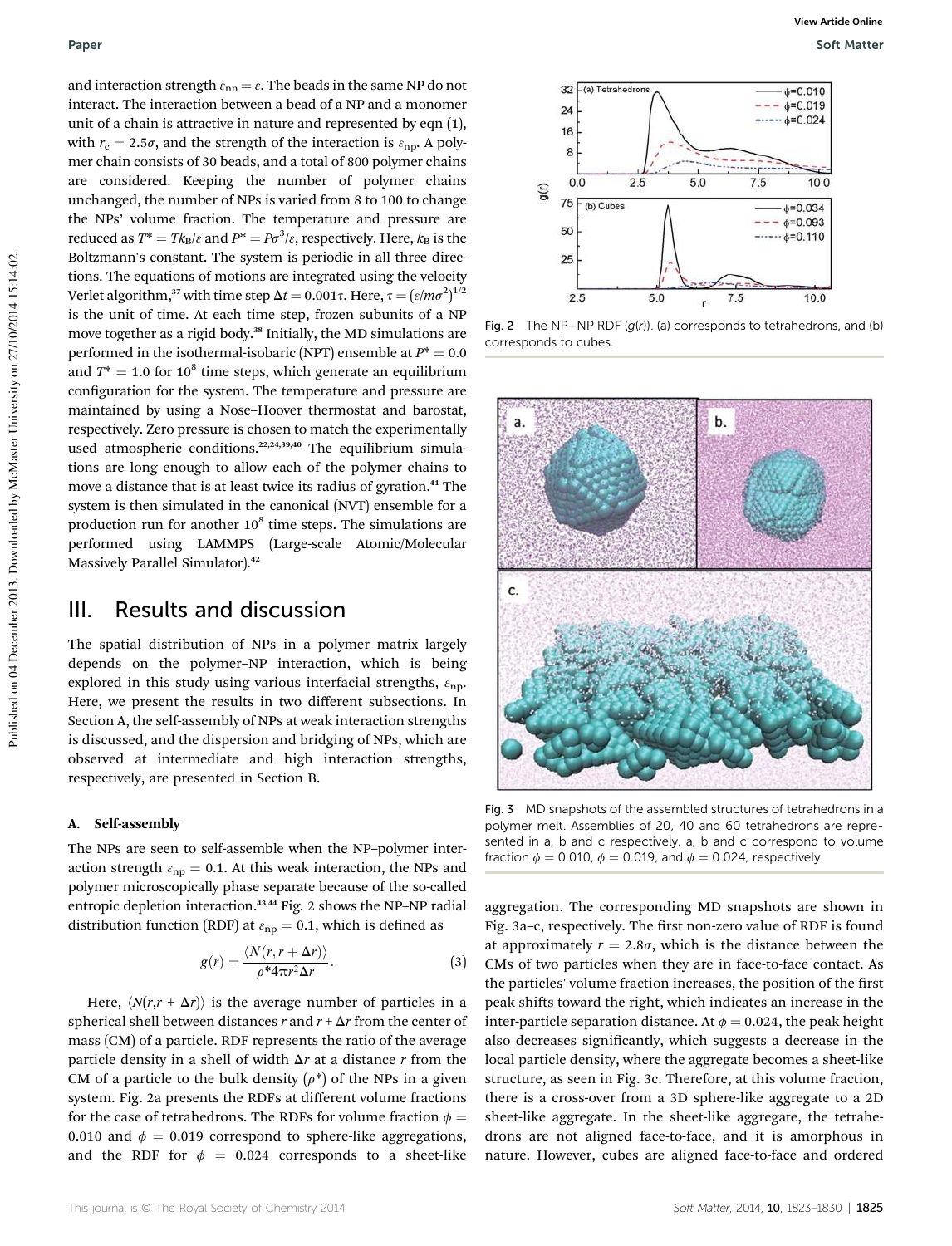

Fig. 4 MD snapshots of the assembled structures of cubes in a polymer melt. Assemblies of 8, 20 and 35 cubes are represented in a, b and c respectively. a, b and c correspond to volume fraction  $\phi = 0.034$ ,  $\phi = 0.093$ , and  $\phi = 0.110$ , respectively.

self-assemblies are observed for the range of  $\phi$  considered in this study. Here, we present the results for the range of  $\phi$  where structural transitions take place. Fig. 2b shows the RDFs of cubic NPs at  $\phi = 0.034$ ,  $\phi = 0.093$ , and  $\phi = 0.110$ . The corresponding MD snapshots are presented in Fig. 4a–c, respectively. The first non-zero value of RDF appears at approximately  $r = 5\sigma$ , which is the edge length of a cube representing the contact aggregation of NPs. The maximum RDF peak is found at  $\phi = 0.034$ , where a cubic arrangement of NPs is observed, as seen in the MD snapshot in Fig. 4a. The cubic arrangement of NPs transforms into a square column structure at  $\phi = 0.093$ . One block of the column consists of four cubes, as shown in Fig. 4b. With a further increase in  $\phi$ , the columnar structure transforms into a sheet-like structure, which is a square array of NPs, as shown in Fig. 4c. This sheet of NPs forms at  $\phi =$  $0.110$ , where the first peak of the RDF is the lowest. All three structures have lattice symmetry. The NPs are arranged in a square array (in the 2D case) or a cubic array (in the 3D case), because these are energetically more favorable than a hexagonal arrangement.<sup>30,31</sup>

The shapes of the clusters, in this work, are characterized by their three principal radii of gyration and asphericity.17,45 The principal radii of gyration of a cluster can be calculated from the square radius of a gyration tensor, defined as

$$
R_{\gamma\beta}^{2} = \left[\frac{1}{N}\sum_{i=1}^{N}(\gamma_{i}-\gamma_{\text{cm}})(\beta_{i}-\beta_{\text{cm}})\right],
$$
\n(4)

where  $\gamma$  and  $\beta$  represent components of the position coordinates  $(x, y, \text{ and } z)$  of the CM of a NP.  $\gamma_{cm}$  and  $\beta_{cm}$  are the components of position coordinates of the CM of a cluster  $(x_{cm}, y_{cm},$  and  $z_{cm}$ ). *N* is the number of NPs present in a cluster. The eigen values of the matrix are  $R_1^2$ ,  $R_2^2$ , and  $R_3^2$ . Therefore, the three principal radii are  $M_1 = \langle R_1^2 \rangle^{1/2}$ ,  $M_2 = \langle R_2^2 \rangle^{1/2}$ , and  $M_3 = \langle R_3^2 \rangle^{1/2}$ . The asphericity of a cluster can be defined using the principal radii as

$$
A_{\rm s} = \frac{\sum_{i>j=1}^{3} (\langle R_i^2 \rangle - \langle R_j^2 \rangle)^2}{2(\sum_{i=1}^{3} \langle R_i^2 \rangle)^2}.
$$
 (5)



Fig. 5 (a) The principal radii of gyration of the cluster of tetrahedrons at different volume fractions. (b) The asphericity of the structure at different volume fractions.

Here,  $M_1$ ,  $M_2$ , and  $M_3$  are identical for a perfect sphere (3D). For an infinitely long, perfect cylinder (1D), the two principal radii are equal, and the third one is equal to infinity. On the other hand, one principal radius is finite, and the other two are infinite for an infinite sheet (2D). Hence, the asphericity values for a perfect sphere, cylinder, and sheet are 0.0, 0.5, and 0.25, respectively. The principal radii of gyration and asphericity of a cluster of tetrahedrons are shown in Fig. 5a and b, respectively. The value of  $A_s$  is close to 0.0 for  $\phi \le 0.019$ , and changes to approximately 0.25 when  $\phi$  > 0.019. Similarly, the principal radii,  $M_1, M_2$ , and  $M_3$ , are of equal magnitude for  $\phi \le 0.019$ , and two of them,  $M_2$  and  $M_3$ , become very high for  $\phi > 0.019$ . Therefore, the principle radii and asphericity do not change for  $\phi$  until 0.019, and a transition is clearly evident at approximately 0.021, where a sphere-like assembly becomes a sheet-like disordered structure. Fig. 6a and b presents the principal radii and asphericity, respectively, for the assembly of cubes at different  $\phi$ . At  $\phi = 0.034$ , the particles assemble into a cubic structure, as seen in the MD snapshot of Fig. 2a. The asphericity is close to zero, and  $M_1$ ,  $M_2$ , and  $M_3$  are of equal magnitude. As the volume fraction increases, the cluster becomes a square



Fig. 6 (a) The principal radii of gyration of the cluster of cubes at different volume fractions. (b) The asphericity of the structure at different volume fractions. The size of error bar is smaller than symbol where it is not visible.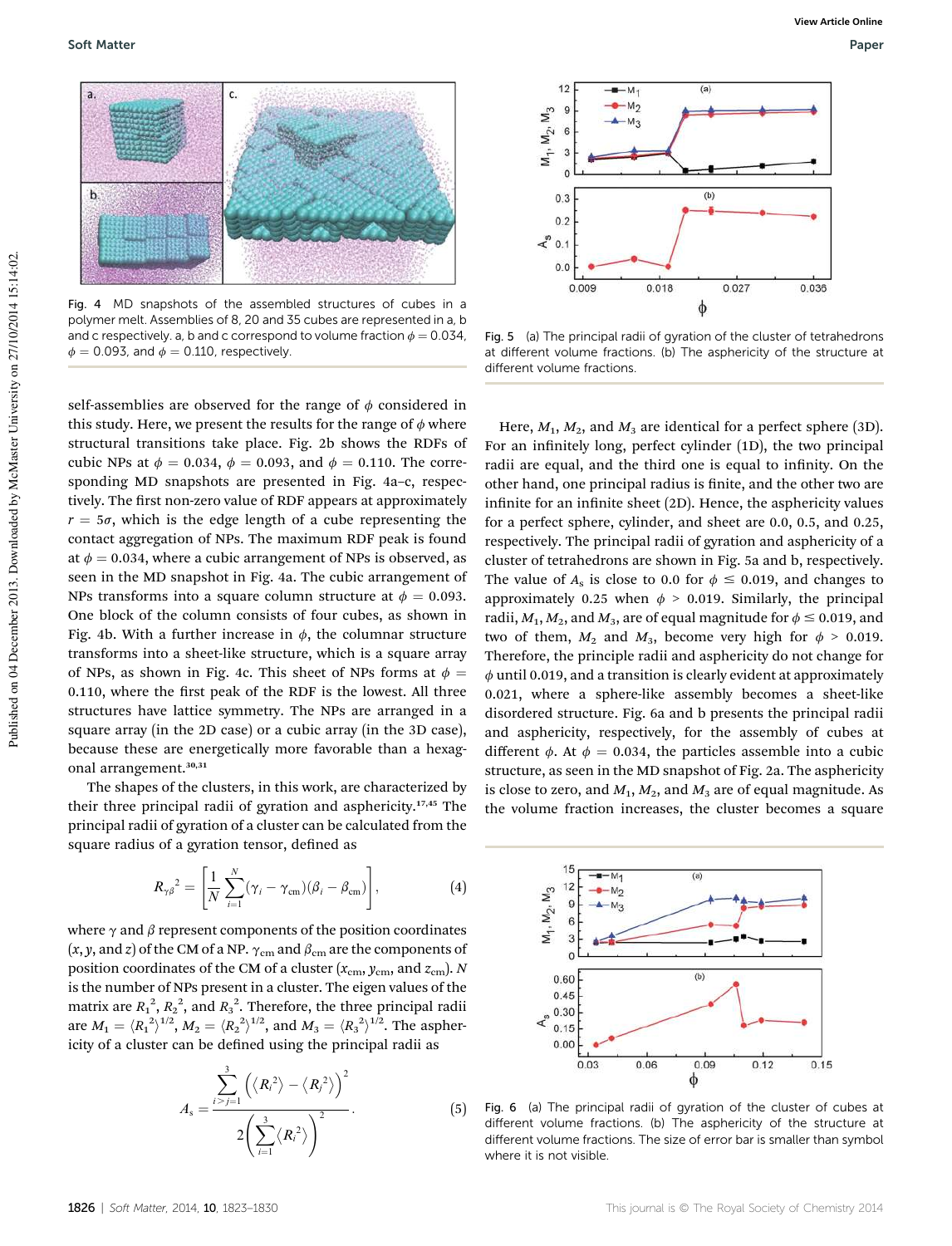column at  $\phi = 0.093$ . At this point, *M*<sub>3</sub> is significantly higher than  $M_1$  and  $M_2$ , and the asphericity is also close to 0.5. This indicates the formation of a 1D structure, as seen in the MD snapshot (see Fig. 4b). A further increase in the NP volume fraction generates a sheet-like structure of cubes. At  $\phi = 0.110$ , the columnar structure becomes a sheet-like assembly, which is a square array of nanocubes. In this case, two principle radii, *M*<sup>2</sup> and  $M<sub>3</sub>$ , are of equal magnitude, and significantly higher than *M*1. The value of *A*<sup>s</sup> drops to approximately 0.25, which is the ideal value for a 2D sheet. Therefore, the asphericity and principal radii of gyration identify two transition points: one at  $\phi =$ 0.093, where the 3D cubic array of nanocubes becomes a 1D square column, and another at  $\phi = 0.110$ , where the square column transforms into a 2D square array of nanocubes.

We infer that the tetrahedron cluster in the polymer melt grows from a sphere-like assembly to a sheet-like disordered aggregate as the NP volume fraction increases. This is in contrast to the behavior seen for nanocubes, where an ordered 1D columnar structure is observed between an ordered 3D cubic structure and a 2D sheet structure. No 1D structure is seen for the tetrahedral–polymer system. Hence, the transition from one structure to another is highly dependent on the shape of the NP.

To this end, we calculate the free energy landscape in order to understand the stability of such ordered structures and the assembly process. Two particles are perfectly assembled if they are aligned face-to-face, which can be measured, quantitatively, by the distance between their CMs and their orientation to each other. Following the work of Mahalik and Muthukumar,<sup>11</sup> we define a perfect assembly of size  $k$  as a cluster of  $k$  tetrahedrons, where all the adjacent particles in the cluster have a CM-to-CM distance of 2.8 $\sigma$ , and the alignment between them is 38°. The alignment is defined as the angle between the straight line that connects the CM and corner of one particle and the straight line that connects the CM and corner of another particle. Considering thermal fluctuation, we define an assembly as successful when each particle of a cluster has a maximum separation distance of  $2.8\sigma + 0.5\sigma$  from its adjacent particles, and the alignment with its adjacent particles is within  $38^{\circ} + 5^{\circ}$ . In the case of cubes, a structured assembly of size  $k$  is defined as a cluster of *k* cubes, where the maximum separation distance between each pair of adjacent cubes is  $5\sigma + 0.5\sigma$ , and the maximum alignment between them is  $70^{\circ}$  +  $5^{\circ}$ . Therefore, the NPs constitute a population of assembled structures, and the free energy of an assembled structure of size  $k$  can be written as<sup>11</sup>

$$
F(k) = -k_{\rm B}T \ln \left( \frac{k n_k}{\sum_{k=1}^{N} k n_k} \right),\tag{6}
$$

with the reference state as  $F(1) = 0.0$ . Here,  $n_k$  is the number of assembled structures having size *k*. We next demonstrate the free energy landscape for a typical case of twenty NPs as a representation of the self-assembly process. Twenty tetrahedrons assemble into an icosahedron, and the corresponding volume fraction is 0.01. On the other hand, twenty cubes assemble into a square column, and the corresponding volume



Fig. 7 The free energy landscape for the assembly of twenty tetrahedrons. The error bars represent the standard deviation of the free energy value from three independent simulations. The size of error bar is smaller than symbol where it is not visible.

fraction is 0.093. The cluster distribution is calculated over data points collected for 10<sup>8</sup> simulation steps. Three independent simulations are carried out to determine the average landscape. The free energy landscape for the assembly of twenty tetrahedrons is shown in Fig. 7. At  $T^* = 1.0$ , the free energy of the cluster increases with its size, *k*. For the largest size, *i.e.*,  $k = 20$ , the free energy is  $\sim$ 3.5 $k_B T$ . Therefore, a successful assembly of twenty tetrahedrons is unfavorable by  $\sim 3.5 k_B T$ . However, at a lower temperature,  $T^* = 0.5$ , the free energy first increases, with *k* reaching a maximum at  $k = 10$ . Subsequently, it decreases with a further increase in  $k$ , leading to a negative free energy value. Hence, at  $T^* = 0.5$ , the self-assembly process is favorable by  $\sim -3k_BT$ . The free energy landscape for the assembly of twenty cubes is similar to that seen for the tetrahedrons, as shown in Fig. 8. In this case, the successful assembly of twenty cubes is unfavorable by  $\sim$ 7.0 $k_B T$  at  $T^* = 1.0$ . On the other hand, the process is favorable by  $-1.5k_BT$  at  $T^* = 0.5$ . Therefore, to form an assembled cluster with twenty monomeric units at  $T^*$  = 0.5, an energy barrier needs to be overcome in both cases. As the process is favorable at  $T^* = 0.5$ , we infer that NPs have a strong



Fig. 8 The free energy landscape for the assembly of twenty cubes. The error bars represent the standard deviation of the free energy value from three independent simulations.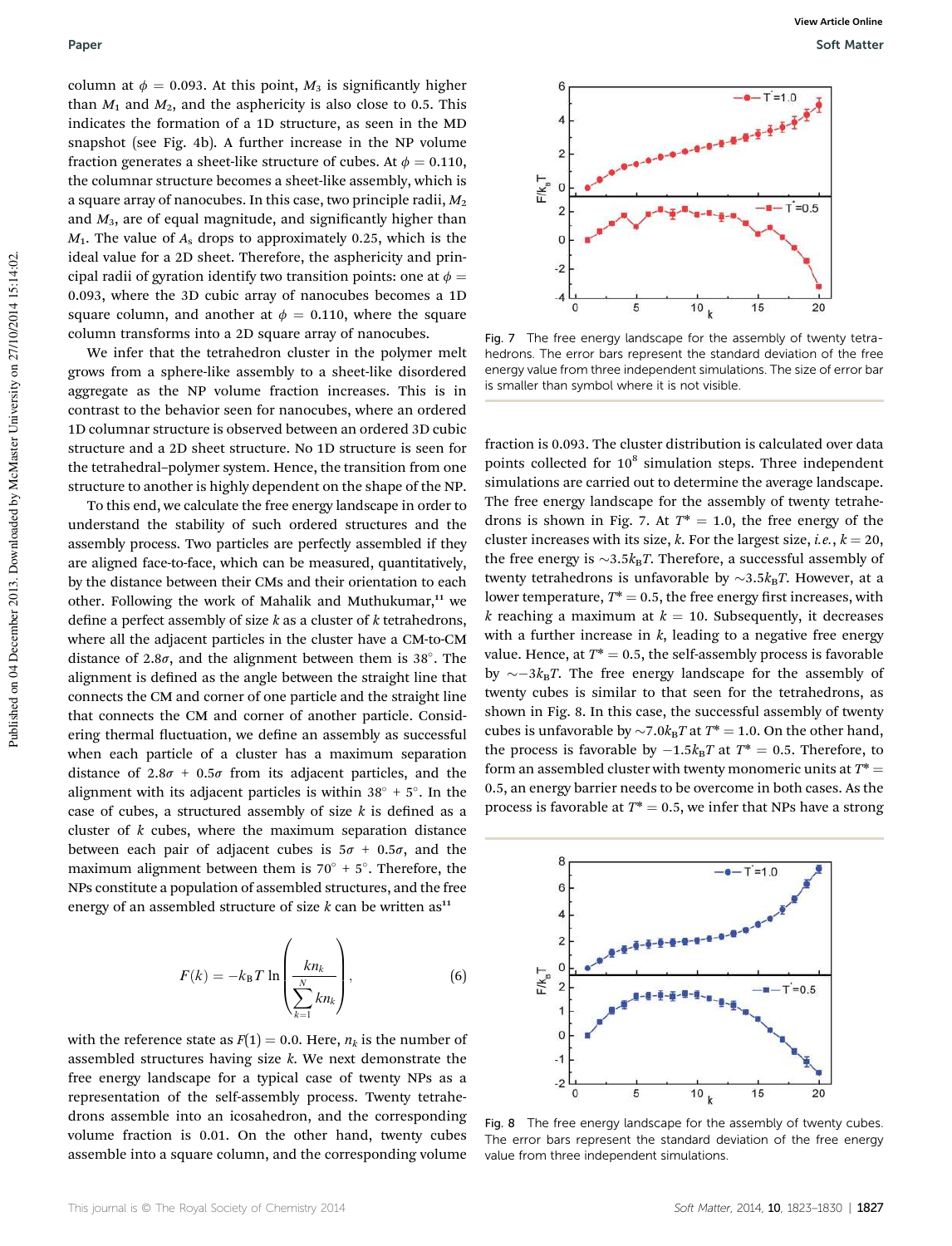preference to assemble, and once it crosses the energy barrier, the cluster size grows until all the NPs are part of the cluster.

This self-assembly process has relevance in biophysical systems such as globular proteins, which can be crystallized by adding a non-adsorbing polymer to a protein solution;<sup>46,47</sup> in addition, a polymer plays an important role in the efficient selfassembly of mice viruses, which have a truncated tetrahedral shape.<sup>11</sup> The self-assembly of viral protein into icosahedral capsids has been shown to depend on the protein concentration and temperature, where the capsomers are added to the growing capsid at the downhill area of the free energy landscape.<sup>48</sup> Therefore, the observed self-assembly process that combines twenty tetrahedrons into an icosahedron resembles that of a virus assembly. This remarkable resemblance is very relevant to determine the correlations between the aggregation of biomolecules and the aggregation of inorganic NPs based on their similarity in shape.

#### B. Dispersion and bridging

As the NP–polymer interaction strength increases, the structured assembly breaks, and the particles disperse throughout the system. The NP–NP RDFs at  $\varepsilon_{np} = 0.8$  for both the tetrahedrons and cubes are shown in Fig. 9. Here, we present three case studies, for which the self-assembly results were presented in the previous section. Fig. 9a represents the RDF of the tetrahedrons in the polymer melt, and Fig. 9b shows that for the cubes in the polymer melt. In all three cases, the RDF increases to unity, which indicates that the NPs are in a gas-like state. Therefore, the particles are sterically stabilized in a polymer matrix, and are well dispersed in the matrix. The transition from microscopic phase separation to steric stabilization is driven by the entropy, similar to that observed for the case of spherical NPs.<sup>21</sup>

Notably, at  $\varepsilon_{\rm np} = 2.0$ , NPs are bridged *via* polymer layers. Fig. 10a and b presents the NP-NP RDFs at  $\varepsilon_{np} = 2.0$  corresponding to the tetrahedrons and cubes, respectively. In Fig. 10a, the first peak is found at approximately  $r = 3.8\sigma$  for the tetrahedrons, and the CM–CM distance is  $2.8\sigma$  when two tetrahedrons



Fig. 9 The NP–NP RDF (g(r)) at  $\varepsilon_{np} = 0.8$ . (a) represents RDFs for tetrahedron–polymer system, and (b) represents cube–polymer system.



Fig. 10 The NP–NP RDF (g(r)) at  $\varepsilon_{np} = 2.0$ . (a) represents RDFs for tetrahedron–polymer system, and (b) represents cube–polymer system.

are in face-to-face contact. Therefore, this indicates that there is a polymer layer between a pair of tetrahedrons. At a higher volume fraction, the magnitude of the first peak decreases because of the increase in the bulk density, but the peak position remains unchanged. Similarly, for cubes (see Fig. 10b), the first peak is at *r*  $= 6.0\sigma$ , irrespective of the volume fraction, and the CM–CM distance is  $5\sigma$  when two cubes are in face-to-face contact. Hence, this also indicates the existence of a polymer layer between a pair of cubes. Therefore, both systems reach the bridging state at  $\varepsilon_{\text{np}}$  $= 2.0$ . The bridging induces the aggregation of NPs  $via$  a polymer layer, which is indicated by the large RDF peaks. The aggregation of particles can be explained as the dominance of energy over entropy, akin to that seen for spherical NPs.<sup>21</sup>

The transition from dispersion to the bridging-induced aggregation of NPs also has implications in biological systems. The aggregation and dispersion of bacteriorhodopsins, which are membrane proteins, have been found to be governed by lipid molecules.<sup>49</sup>–<sup>52</sup> The proteins aggregate in the presence of an annular lipid, which interacts very strongly with the protein, and no aggregation is observed in the presence of a neutral lipid, which interacts weakly with the protein.<sup>51</sup> Modeling the effective interaction between the proteins in lipid molecules as a square-well potential, Jagannathan *et al.* showed that the proteins have a monomeric form at a low value of the attractive well depth, whereas at moderate and high well-depth values, they are found to aggregate.<sup>49</sup> Therefore, the dispersion to aggregation behaviors of proteins, other biomolecules, and inorganic nanoparticles in a polymer matrix have similar characteristics, where the process is driven by the strong effective interaction between the fillers in the polymer matrix.

To elucidate the findings of Sections A and B, the phase diagrams are estimated, which represent all the possible spatial distributions of NPs in the  $\varepsilon_{np}$ - $\phi$  plane. Fig. 11 presents the phase diagram for the tetrahedron–polymer system. At a low  $\varepsilon_{\rm np}$ , NPs form clusters for all the values of  $\phi$  considered in this work. However, the shape of the cluster depends on  $\phi$ . Two distinct clusters, ordered sphere-like and disordered sheet-like structures, are observed. The ordered assembly forms when  $\phi \le$ 0.023, beyond which disordered clusters are generated, which is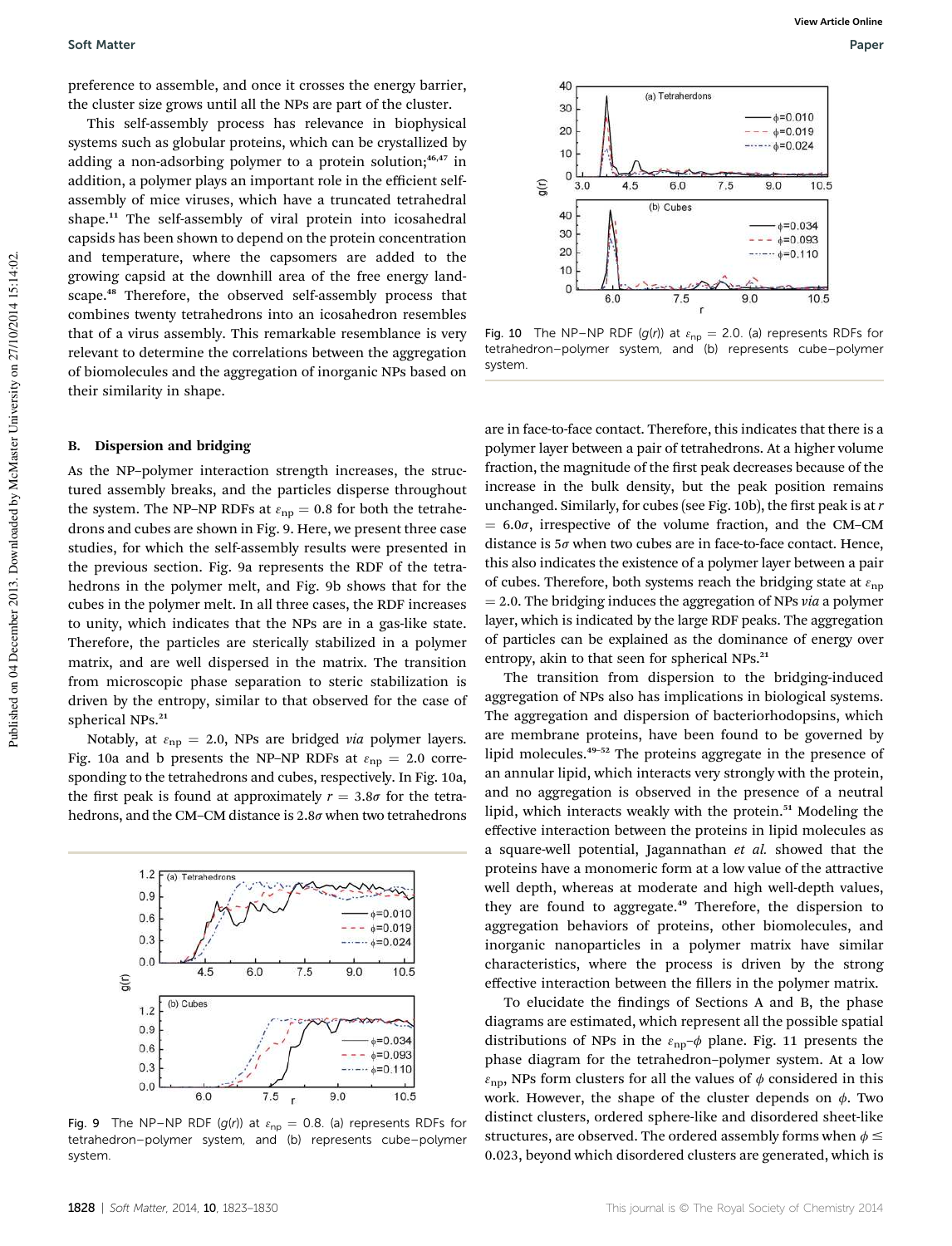

Fig. 11 The phase diagram representing all possible spatial distributions of tetrahedrons in the polymer matrix.  $\blacksquare$ : Sphere-like ordered structure,  $\blacktriangle$ : sheet like disordered structure,  $\star$ : dispersion,  $\blacklozenge$ : bridging of NPs via polymer layer. The dashed lines are to guide the eye, and are not thermodynamics boundaries.

evident from Fig. 11. As  $\varepsilon_{\rm np}$  increases, the NPs disperse in the polymer matrix. However, at a higher volume fraction ( $\varphi \geq$ 0.04), the dispersed region dwindles, as the phase separation region exists for a wider range of NP–polymer interaction strengthens ( $\varepsilon_{\rm np} \leq 0.5$ ). When the NP-polymer interaction is sufficiently high ( $\varepsilon_{\rm np} \ge 2.0$ ), the NPs are bridged *via* polymer layers. Similarly, the phase diagram for the cube–polymer system is shown in Fig. 12. In this case, three ordered structures, namely a 3D cubic lattice, 1D square column, and 2D sheet structure form at a low NP-polymer interaction ( $\varepsilon_{np} \leq$ 0.5). A 1D square column structure is found between the 3D cubic and 2D sheet structures as  $\varphi$  increases. The dispersion of NPs is observed for  $\varepsilon_{np} \geq 0.5$ . The transition from dispersion to bridging depends on the volume fraction of the cubes in the polymer matrix. For a low volume fraction ( $\phi \leq 0.1$ ), the bridging state is identified at  $\varepsilon_{np} \ge 2.0$ . However, for a high volume fraction ( $\phi > 0.1$ ), bridging starts early at  $\varepsilon_{np} \geq 0.8$ . Hence the early bridging shrinks the dispersed region at a higher volume fraction.



Fig. 12 The phase diagram representing all possible spatial distributions of cubes in the polymer matrix.  $\blacksquare$ : Cubic array assembly,  $\bullet$ : square column assembly  $\blacktriangle$ : sheet-like square array assembly,  $\star$ : dispersion, ◆: bridging of NPs via polymer layer. The dashed lines are to guide the eye, and are not thermodynamics boundaries.

## IV. Conclusions

The spatial distribution of cubic and tetrahedron-shaped NPs was studied using coarse-grained MD simulations. This study mainly focused on the effects of polymer–NP interaction on the spatial arrangement of the NPs in a polymer matrix. At a very weak NP–polymer interaction strength, the polymer and the NPs microscopically phase separate because of the entropic depletion force. The depletion interaction force was utilized to assemble the NPs into well-defined structures. The principal radii of gyration and asphericity of the structures were calculated to analyze their shapes. When the NPs and polymers were microscopically phase separated, the cluster of NPs underwent a deformation with an increase in their volume fraction. Ordered and disordered clusters of NPs formed at low and high volume fractions of NPs, respectively, in the tetrahedron–polymer system, and we found structured assemblies of NPs with various shapes, depending on the NPs' volume fraction, in the cube– polymer system. The free energy landscape of an assembled cluster was estimated to understand its stability. The successful assembly of cubes and tetrahedrons at a lower temperature was found to be energetically favorable. However, in both cases, there was an energy barrier that needed to be overcome for the successful assembly of NPs. As the interaction strength increased, a transition from a clustered to a dispersed state occurred, where the NPs were sterically stabilized in a polymer matrix. A further increase in the interaction strength led to the aggregation of NPs *via* polymer layers. The phase diagrams were drawn to summarize the spatial arrangements of NPs in a polymer matrix. The microscopic phase separation, dispersion, and bridging of particles were found to depend not only on the NP– polymer interaction strength, but also on the NP volume fraction in the system. In particular, at a low NP–polymer interaction strength,  $\varepsilon_{\text{np}} \leq 0.5$ , three ordered structures, namely a 3D cubic lattice, 1D square column, and 2D sheet structure, formed in the cube–polymer system. This was in contrast to the case of the tetrahedron–polymer system, where two distinct clusters, ordered sphere-like and disordered sheet-like structures, were observed. At a higher NP–polymer interaction strength, the structural behaviors of the two systems were more or less alike.

This work demonstrated the important factors that govern the spatial arrangement of NPs in a polymer matrix. In particular, the depletion attraction is exploited to nucleate anisotropic particles into ordered structures, which is very important for the development of new materials and devices based on the ordered assembly of nanostructures. Further, the present study suggests that the dispersion of cubes and tetrahedrons in a polymer matrix can be achieved by controlling the NP–polymer interaction, which is necessary for optimizing the thermomechanical and electronic properties of NP–polymer composites.

### Acknowledgements

This work is supported by the Department of Science and Technology (DST), Government of India. Computational resources are provided by the Centre for Development and Advance Computing (CDAC) Pune, India, and HPC cluster of the